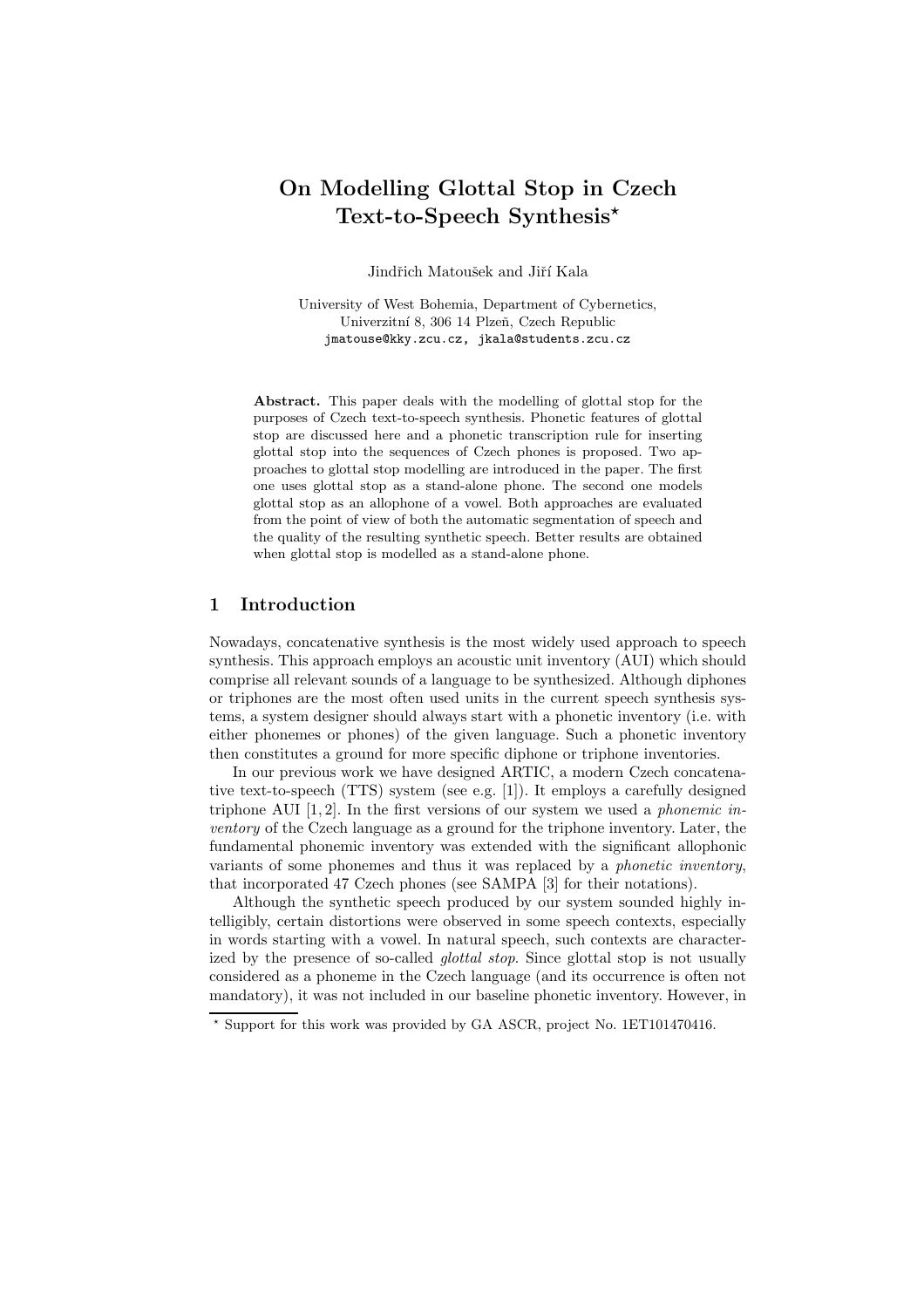order to eliminate the distortions in the synthetic speech, an explicit glottal stop modelling and synthesis seems to be necessary.

Two approaches to modelling glottal stop for the purposes of Czech TTS synthesis are introduced in this paper. The first one uses glottal stop as a *stand*alone phonetic unit. The second one models glottal stop as an allophone of a following vowel, separating vowels with glottal stop from the vowels without glottal stop. In this paper, both approaches are evaluated from the point of view of both the automatic segmentation of speech and the quality of the resulting synthetic speech.

The paper is organized as follows. Section 2 briefly describes the phonetic features of glottal stop in the Czech language and discusses the automatic phonetic transcription of glottal stop. The Section 3 deals with the modelling of glottal stop in Czech synthetic speech. In Section 4 the results are presented. Finally, Section 5 concludes the paper by summarizing the main findings and outlines our future work.

## 2 Phonetic Features of Glottal Stop

From the point of view of Czech phoneticians [4], glottal stop (denoted as [?] in SAMPA [3]) is a glottal plosive that originates in vocal cords when a vowel or diphthong is articulated at the beginning of a word (especially after a silence, e.g. [?ahoj]) or inside a word at a morphological juncture (e.g. [na?opak]). When the articulation of a vowel in these contexts starts, vocals cords clamp tightly. Then, more audible separation of the vowel (or diphthong) from a preceding syllable is perceived. However, the point of view of Czech phoneticians is a little bit vague. Although glottal stop could distinguish the meaning of Czech words (e.g. s uchem [s?uxem] vs. suchem [suxem]), it is not common to consider it as a phoneme of the Czech language. Nevertheless, it could be considered as a stand-alone phone. On the other hand, as glottal stop could be viewed just as a beginning of a phonation, it can be defined as an allophone of the following vowel. In this paper, both conceptions are adopted and further described in Section 3.

As for the acoustic waveforms of glottal stop, it differs from context to context. In post-pausal contexts the acoustic waveform resembles the waveform of plosives. On the other hand, in intervocalic contexts it rather looks like a very transitional segment of speech. So, the contexts of glottal stop should be taken into account when modelling and synthesizing speech.

#### 2.1 Phonetic Transcription of Glottal Stop

Obviously, there is a need of the automatic processing of the input text in textto-speech synthesis tasks. The automatic conversion of the input text to its pronunciation (i.e. phonetic) form (so-called phonetic transcription) forms an important part of the text processing. As for the phonetic transcription of the Czech language, the phonetic transcription rules in the form of

$$
A \to B/C\_D \tag{1}
$$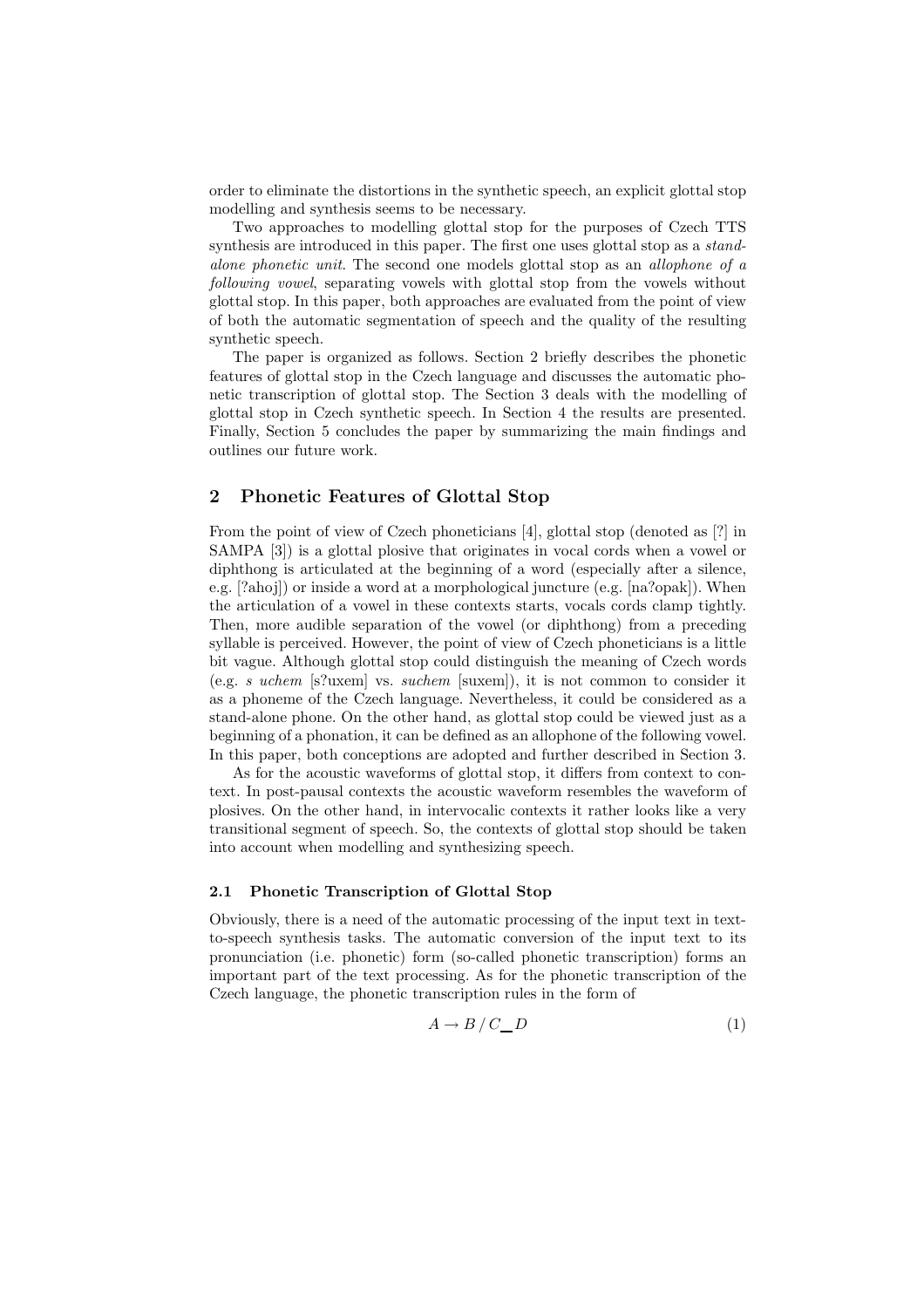(where letter sequence A with both left context  $C$  and right context  $D$  is transcribed as phone sequence  $B$ ) were proposed to transcribe Czech texts in a fully automatic way [5].

If glottal stop is to be modelled in Czech text-to-speech synthesis, the set of phonetic transcription rules introduced in [5] should be extended with the rules describing the pronunciation of glottal stop. After a series of experiments (with respect to the observations of Czech phoneticians, e.g. in [4]) we proposed a phonetic transcription rule for inserting glottal stop into the sequence of Czech phones

$$
VOW \to ?VOW / \langle |, PREF - \rangle \_ , \tag{2}
$$

where "VOW" stands for a vowel (or diphthong), "?" is a symbol for glottal stop, "PREF" is a prefix or a part of a compound word, and the symbol "−" marks the morphological juncture. The symbol "|" marks the word boundary. The text before the symbol " $\rightarrow$ " describes the input text to be transcribed, the phones after " $\rightarrow$ " express the result of the transcription. The symbol " $\cdots$ " separates the left and right context of the input text. If various contexts are allowed (denoted by " $\lt$ " and " $>$ "), individual components are separated by a comma.

### 3 Modelling Glottal Stop

To be able to synthesize glottal stop in concatenative speech synthesis, glottalstop-based units must be included in an acoustic unit inventory. In our previous work, we proposed a technique for the automatic construction of the acoustic unit inventories [1, 2]. Based on a carefully designed speech corpus [6], statistical approach (using three-state left-to-right single-density model-clustered crossword-triphone hidden Markov models, HMMs) was employed to create AUI of the Czech language in a fully automatic way. As a part of this approach, decision-tree-based clustering of similar triphone HMMs was utilized to define the set of basic speech units (i.e. clustered triphones) used later in speech synthesis. As a result, all the speech available in the corpus was segmented into these triphones. Then, the most suitable instance of all candidates of each triphone was selected off-line and used as a representative of the unit during synthesis. In this paper the process of AUI construction is extended with the modelling and segmentation of context-dependent glottal stop units.

Two approaches to modelling glottal stop have been proposed. Both approaches describe the glottal stop sounds in the context of the surroundings units, i.e. as the triphones. Hence, there is no need to explicitly differentiate between various acoustic waveforms of glottal stop as mentioned in Section 2, because triphones implicitly catch the context of the surrounding units. In the first approach the glottal stop is considered to be an independent phone of the Czech language (see Section 3.1 for more details). In the second approach the glottal stop is modelled as an allophone of a vowel (see Section 3.2).

The same corpus as described in [6] was used for the experiments with glottal stop modelling. The corpus was designed very carefully to contain phonetically balanced sentences. It comprises 5,000 sentences (about 13 hours of speech).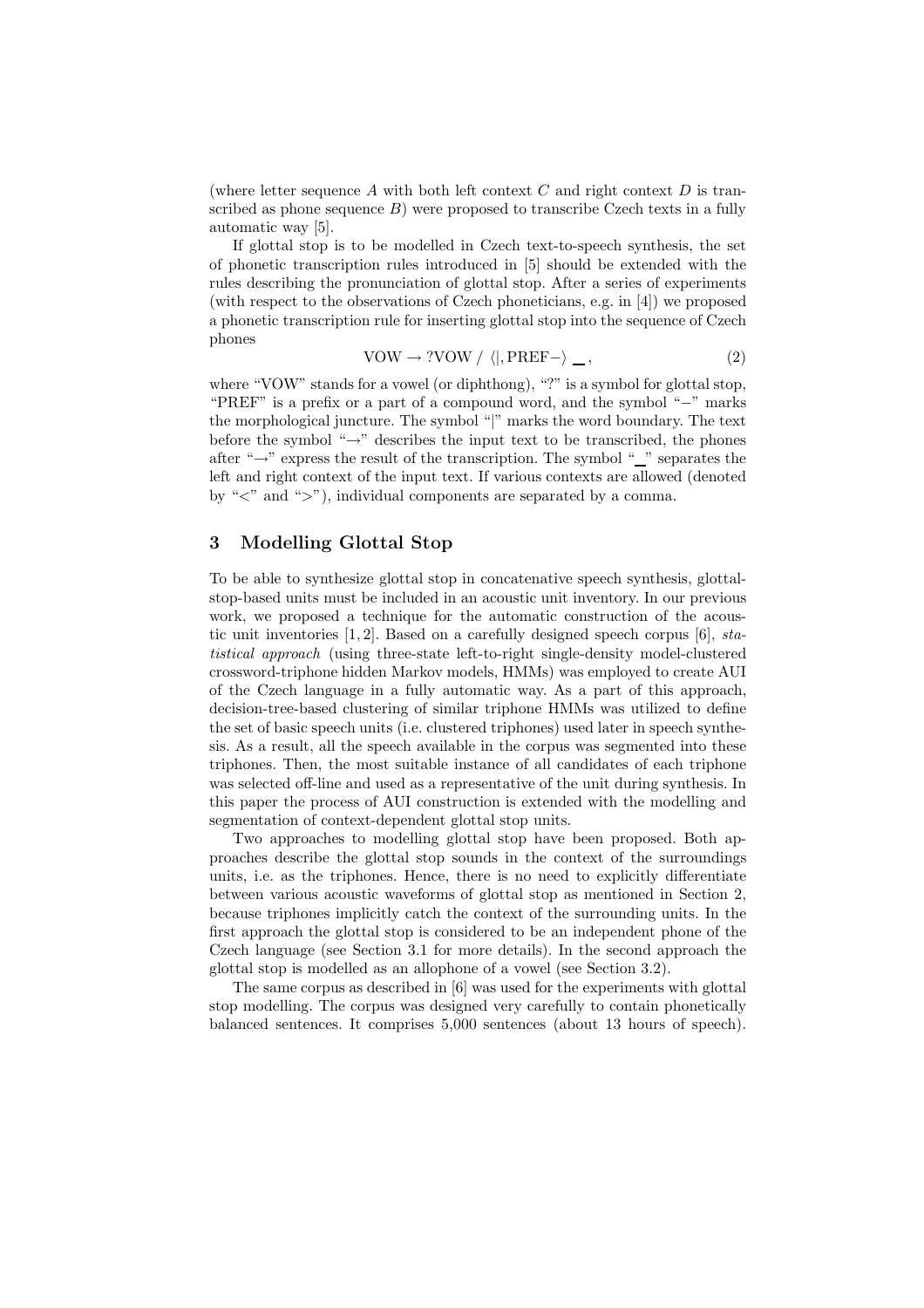

Fig. 1. An example of the delimitation of glottal stop represented as a stand-alone phone [?] in Czech synthetic speech.

Each sentence is described by linguistic and signal representations of speech. As for linguistics, both orthographic and phonetic transcriptions of each sentence are used. Speech signals are represented by their waveforms and their spectral properties are described by vectors of Mel Frequency Cepstral Coefficients (MFCCs) calculated using 20 ms windowed speech signal with 4 ms shift. In the current system 12 MFCCs plus normalized energy together with corresponding first, second and third differential coefficients (52 coefficients in total) are used.

#### 3.1 Approach 1: Modelling Glottal Stop as a Stand-Alone Phone

In this approach (let's denote it APP1) the most straightforward modelling of glottal stop is performed. The phonetic inventory of Czech phones is extended with a single phone [?] that describes the glottal stop. The phonetic transcription rule (2) is employed to estimate the occurrences of glottal stop in Czech synthetic speech. The example of the phonetic transcription and the delimitation of glottal stop in the synthetic speech is shown in Fig. 1. The modelling and synthesis of glottal stop is the same as the modelling and synthesis of the other units in the statistical approach described above. The impact of glottal stop modelling both on the accuracy of segmentation of speech and on the quality of the resulting synthetic speech is described in Section 4.

#### 3.2 Approach 2: Modelling Glottal Stop as an Allophone of a Vowel

Since it is sometimes hard to delimit glottal stop in the stream of continuous speech (especially in the intervocalic contexts), the alternative approach (APP2) to glottal stop modelling was proposed. In this approach glottal stop is not considered as a single phone but as an allophone of a corresponding vowel or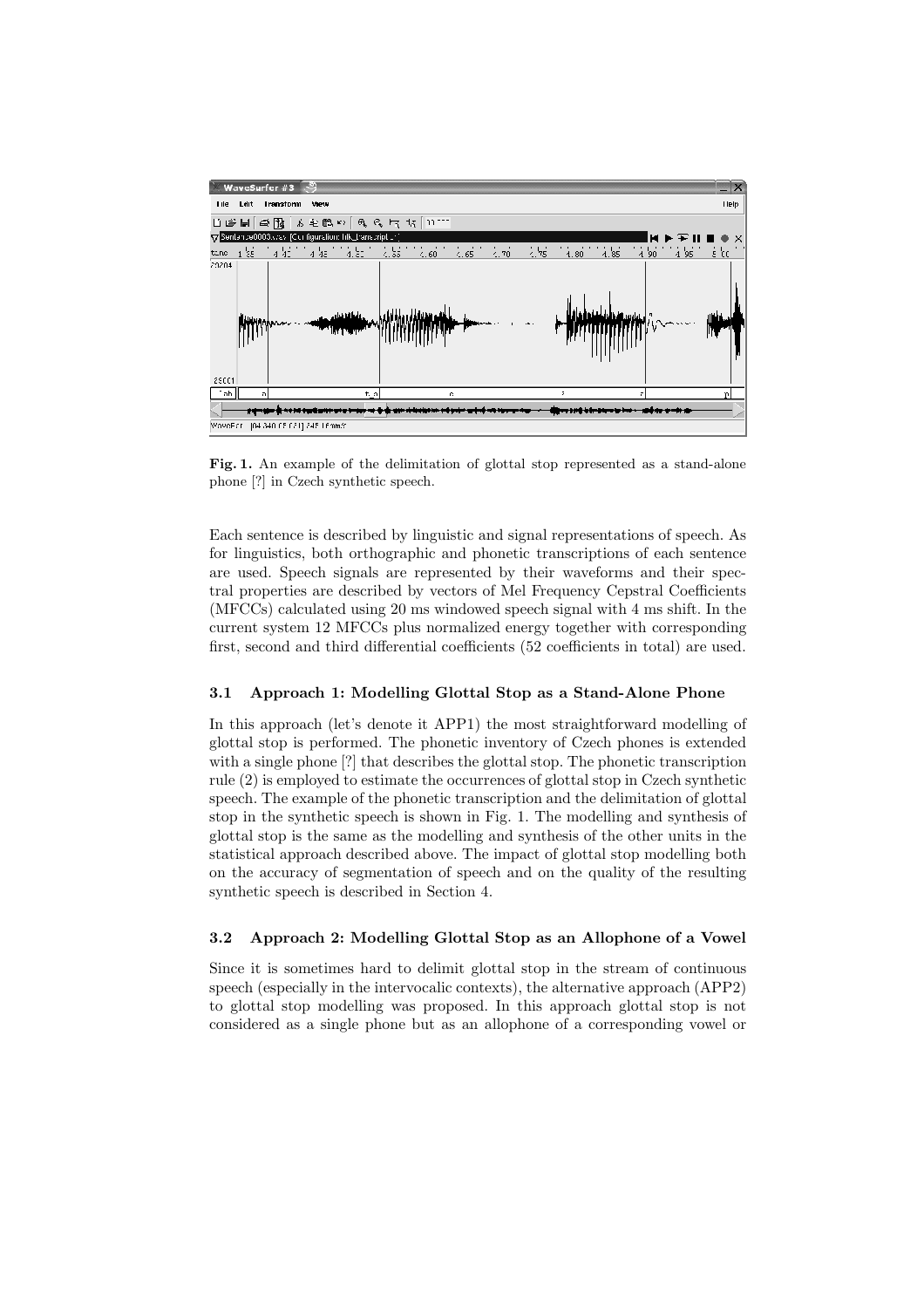

Fig. 2. An example of the delimitation of glottal stop represented as an allophone of a vowel ([a] in this case) in Czech synthetic speech.

diphthong. In fact, each vowel and diphthong is then represented by two different "phones" – vowel with glottal stop (e.g. [?a]) and vowel without glottal stop (e.g. [a]). Since there are 10 vowels and 3 diphthongs in Czech, there is a need to extend the phonetic inventory with 13 new "phones". If we use the phonetic transcription rule (2) to obtain glottal stop, a post-transcription is needed to convert glottal stops to corresponding vowel (or diphthong) units (see Fig. 2). Again, glottal stop units are then modelled and synthesized in the same way as the other units in the system. The impact of this approach on glottal stop modelling and synthesis is analyzed in Section 4.

# 4 Results

In this section the results of both approaches to glottal stop modelling are discussed. Since the quality of the resulting synthetic speech to a large extent depends on the quality of acoustic unit inventory and the quality of AUI is influenced by the accuracy the units are segmented with, the accuracy of the automatic segmentation of speech is evaluated in Section 4.1. The quality of the resulting synthetic speech is assessed in Section 4.2.

#### 4.1 Segmentation Accuracy

To evaluate the segmentation accuracy of both approaches to glottal stop modelling described in Section 3, statistics of the deviation between the automatic and reference manual segmentation were computed (see Table 1). The reference segmentation consists of 50 sentences segmented by hand with no a priori information about the phone boundaries.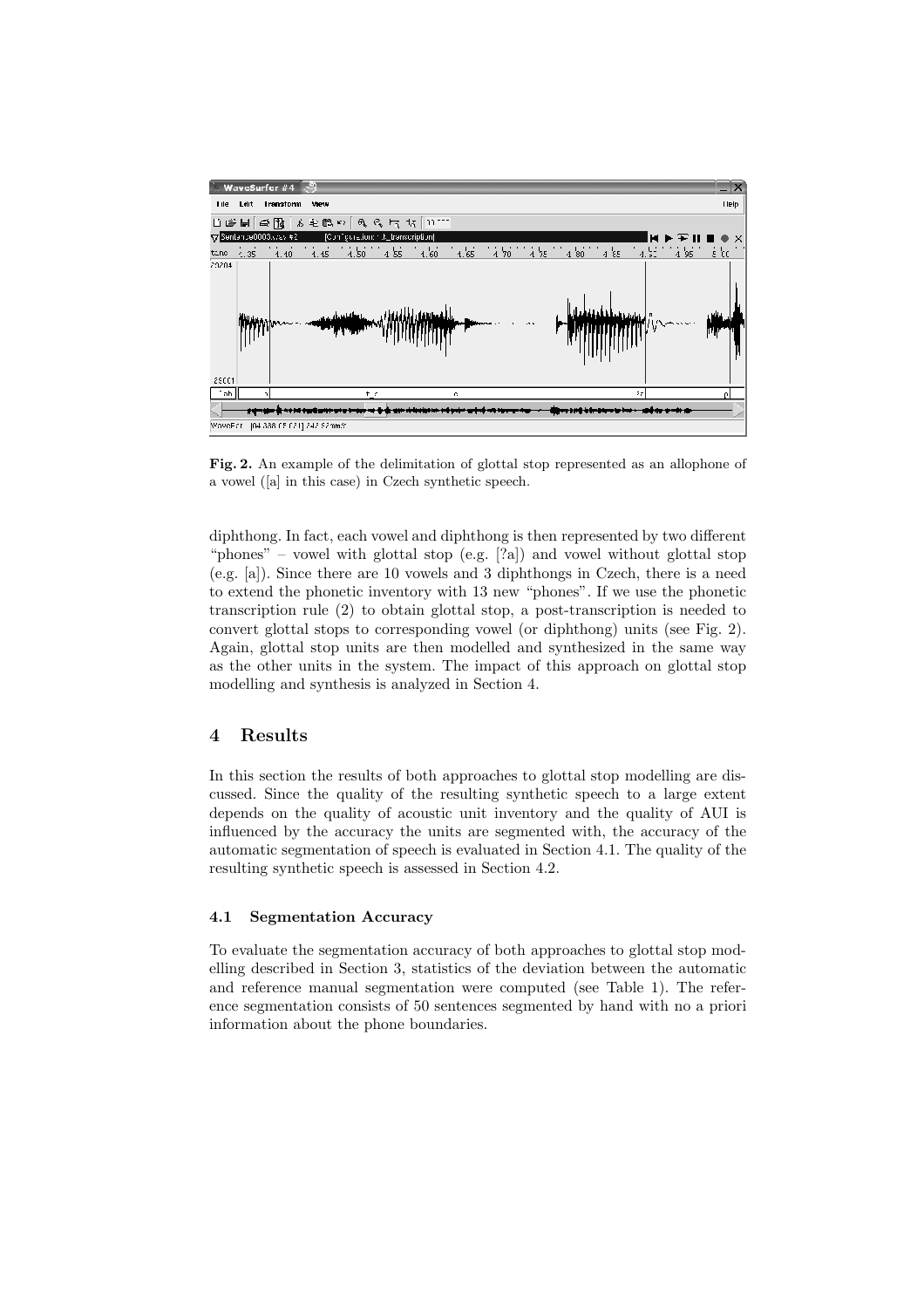| Approach Phone |              |      | $ MD $ $[ms]$ $ SD $ $[ms]$ | Acc10 $[\%]$ | Acc20 $\lbrack\%]\rbrack$ |
|----------------|--------------|------|-----------------------------|--------------|---------------------------|
| APP1           | Glottal stop | 8.63 | 8.32                        | 69.12        | 95.71                     |
|                | Vowels       | 6.73 | 9.73                        | 80.40        | 96.14                     |
|                | All phones   | 6.60 | 9.16                        | 82.29        | 95.71                     |
| APP2           | Glottal stop | 7.40 | 7.80                        | 82.29        | 92.62                     |
|                | Vowels       | 6.89 | 9.95                        | 80.09        | 95.97                     |
|                | All phones   | 6.70 | 9.28                        | 82.20        | 95.37                     |

Table 1. The comparison of the segmentation accuracy. |MD| denotes the absolute mean deviation between the automatic and reference manual segmentation, |SD| is its standard deviation. Both values are given in ms. Acc10 and Acc20 express the segmentation accuracy in tolerance regions 10 and 20 ms.

The segmentation accuracy is also often expressed as a percentage of automatically detected boundaries which lie within a tolerance region around the human labelled boundary. The tolerance region used to be chosen somewhat arbitrarily. We chose smaller (10 ms) and bigger (20 ms) regions.

Table 1 shows the evaluation of the automatic segmentation of speech. The segmentation accuracy of both approaches to glottal stop modelling is very similar. When comparing the segmentation of glottal stop (the stand-alone phone [?] in APP1 and the allophones of vowels in APP2), APP2 demonstrates better results. On the other hand, vowels were slightly better segmented in APP1. The total segmentation accuracy (when all phones were counted in) was slightly better in APP1 as well.

#### 4.2 Listening Tests

To evaluate the quality of the resulting synthetic speech generated using acoustic unit inventories based on both approaches to glottal stop modelling, two informal listening tests were carried out. Since glottal stop affects mainly the intelligibility of speech, the tested sentences were synthesized with neutral prosodic characteristics. 18 listeners participated in the tests.

The first test (TEST1) consisted of 18 specially designed sentences or collocations. Some contexts in these sentences could be pronounced with or without glottal stop. The presence or absence of glottal stop affects the meaning of sentences (e.g. "Vypil asi dvě piva." [vipil ?asi dvje piva] and "Vypila si dvě piva." [vipila si dvje piva] or "*Při boji za mír upadl*" [p $\Omega$ i boji za mi:r ?upadl=] and "Při boji za Míru padl." [p $\Q$ i boji za mi:ru padl=]). Of course, 9 sentences were synthesized using APP1 and 9 sentences were synthesized using APP2. The sentence order was chosen randomly. Some sentences were synthesized with glottal stop present and the rest of sentences were synthesized with no glottal stop present. The listeners were given a single synthetic waveform for each sentence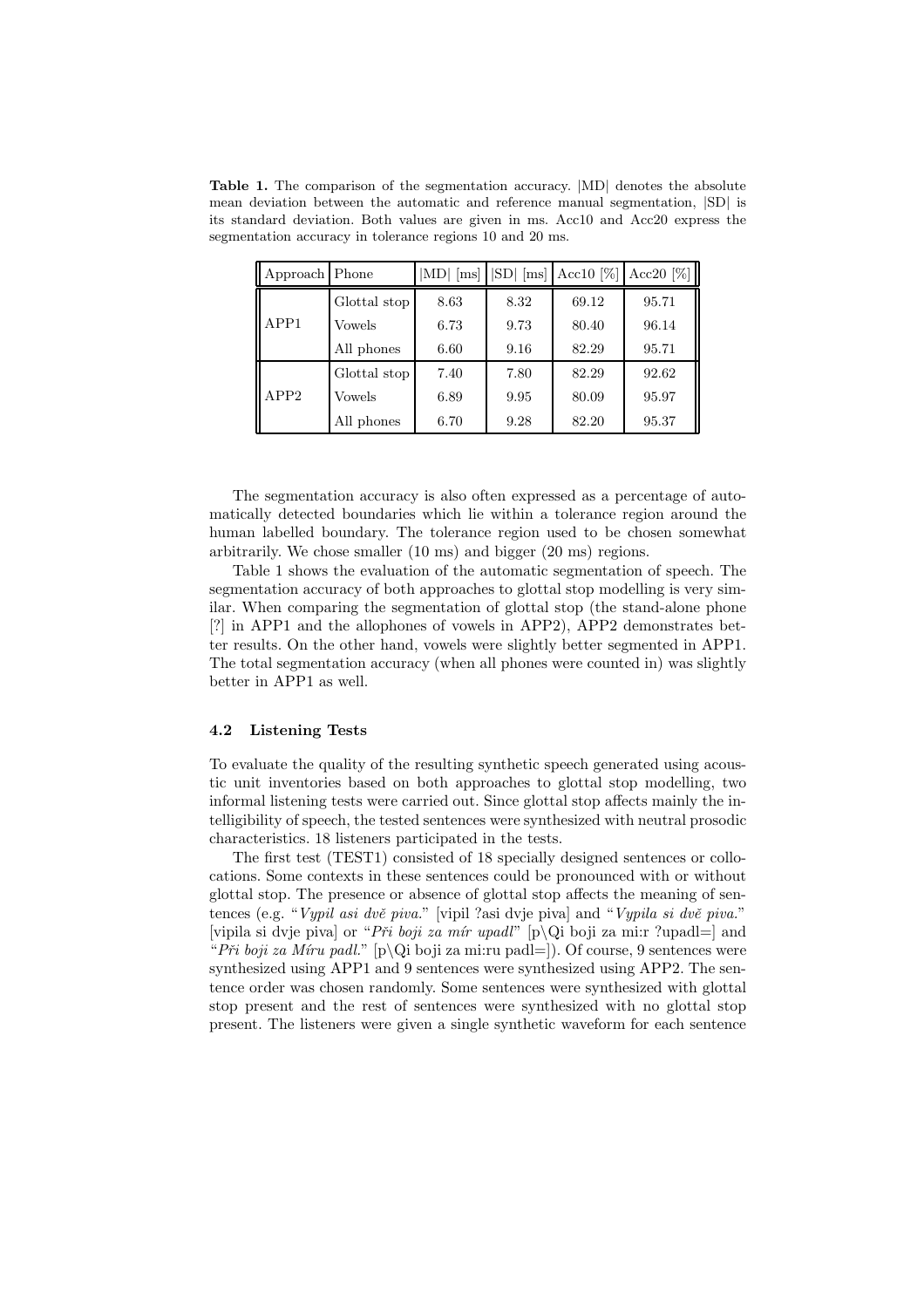

Fig. 3. The results of the listening tests.

and two textual transcriptions which differed just by the presence/absence of glottal stop. The task of listeners was to choose such a transcription which best matches the synthetic waveform.

The aim of the second test (TEST2) was to compare two synthetic waveforms (generated using both approaches to glottal stop modelling) of the same sentence directly. The same 18 sentences as in TEST1 were utilized. Now, the task of listeners was to choose such a variant which sounded more intelligibly and more "fluently" for them. Again, to ensure the independence of the test, in 9 cases the first waveform in the pair of the waveforms was synthesized using APP1 and in 9 cases the first waveform was synthesized using APP2.

The results of both tests are shown in Fig. 3. TEST1 shows the correct mappings of the written sentences to the played synthetic waveform (in percentage). In TEST2 the listeners' evaluation of both approaches to glottal stop modelling is presented (in percentage). NO PREF denotes cases when no preference was given. It can be seen that the listeners preferred modelling glottal stop as a stand-alone phone (APP1).

To evaluate the contribution of explicit glottal stop modelling to the increase of the intelligibility of synthetic speech, another listening test was carried out. The previous version of our synthesizer with no explicit glottal stop modelling (AUI contained no glottal stop sounds) was compared to the APP1 version of glottal stop modelling. All listeners did prefer the synthetic speech with glottal stops.

# 5 Conclusion & Future Work

In this paper an explicit modelling of glottal stop for the purposes of Czech textto-speech synthesis was described. Phonetic inventory of the Czech language was